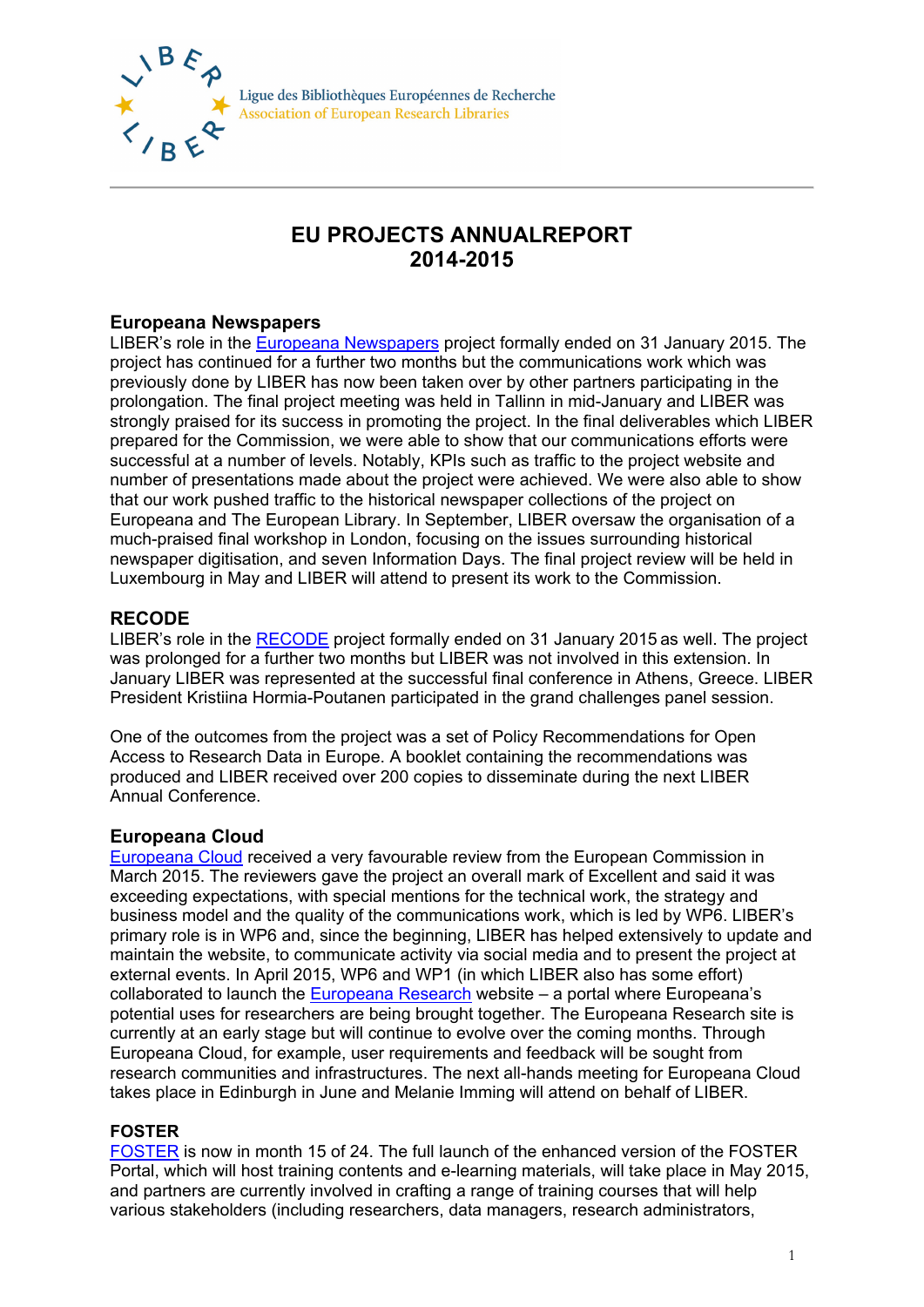funders and publishers) to embed Open Access/Science procedures into their daily workflows. In January, LIBER oversaw the production of a report on liaison activities from the first year of the project (our main deliverable), and will continue to contribute to dissemination work in the next year to increase the visibility of the FOSTER brand. In 2014, 17 FOSTER events in 13 countries were attended by approximately 1,700 people. A new calendar of training events across Europe will take place in 2015 and will be published this month: FOSTER will co-sponsor 24 training events and workshops in 19 different countries. LIBER will be involved in any of the events related to libraries. We have already contributed to a workshop entitled 'Comparing Notes: Training Librarians for Research Data Management Support' at the DCC's annual conference in London in February, and we are now helping to prepare workshops and/or presentations for the LINQ (May, Brussels), LIBER (June, London) and EARMA (June, Leiden) 2015 conferences.

#### **PASTEUR4OA**

We are now halfway through the [PASTEUR4OA](http://www.pasteur4oa.eu/) project. This project focuses on the coordination and development of open access policies in Europe. LIBER attended the expert workshop held in London in December 2014. A schema is developed through which OA policies can be expressed, and a report on Open Access policies throughout Europe has been drafted. LIBER's main responsibility will be to organise the final event in 2016, which will be held in Brussels at the end of May/beginning of June 2016. Furthermore, LIBER is involved in the dissemination of the project results.

## **EUDAT2020**

LIBER Projects Manager Melanie Imming and Communications Officer Friedel Grant attended the March kick-off of [EUDAT2020](http://www.eudat.eu/) in Helsinki – an extension of the original EUDAT project. In its first three years, beginning in October 2012, EUDAT laid the foundations for a common data infrastructure and established a suite of research data services. The current phase aims to attract the participation of even more research communities and to lay out plans for the sustainable continuation of EUDAT beyond the lifetime of the project. LIBER's main roles are within WP2, the group assigned to tackle policy and data preservation issues within EUDAT, and WP3, the group responsible for communicating the project to its target audiences. During the kick-off, LIBER attended meetings for both groups and is now actively involved with the tasks assigned to each work package. In WP3, for example, LIBER has taken responsibility for the monthly EUDAT newsletter and has already written articles for the website.

#### **OpenAIRE2020**

Three months after the [OpenAIRE2020](https://www.openaire.eu/) kick-off meeting was held in Athens, there has been significant progress in the preparation for the launch of the EC FP7 post-grant Gold Open Access Pilot (OpenAIRE2020 Work Package 5, led by LIBER). While the first funding requests have already arrived from eligible researchers and projects following the late-February 20[1](#page-1-0)5 dissemination of the Pilot press release<sup>1</sup> and have subsequently been processed, plans are to have this Pilot soft launched at the end of April-beginning of May 2015. Parallel work has been carried out on:

- Putting together and building wide consensus on a final set of policy guidelines;
- Designing the technical and economic workflows that will drive the initiative:
- Developing and testing a central service for collecting and managing funding requests;
- Engaging with a number of European institutions that will collaborate with LIBER

<span id="page-1-0"></span><sup>1</sup> 'Pilot Launched: Funding Open Access for Post-Grant FP7 Publications'(press release), <https://www.openaire.eu/did-you-know/highlights/pilot-launched-to-cover-costs-of-oa-publishing>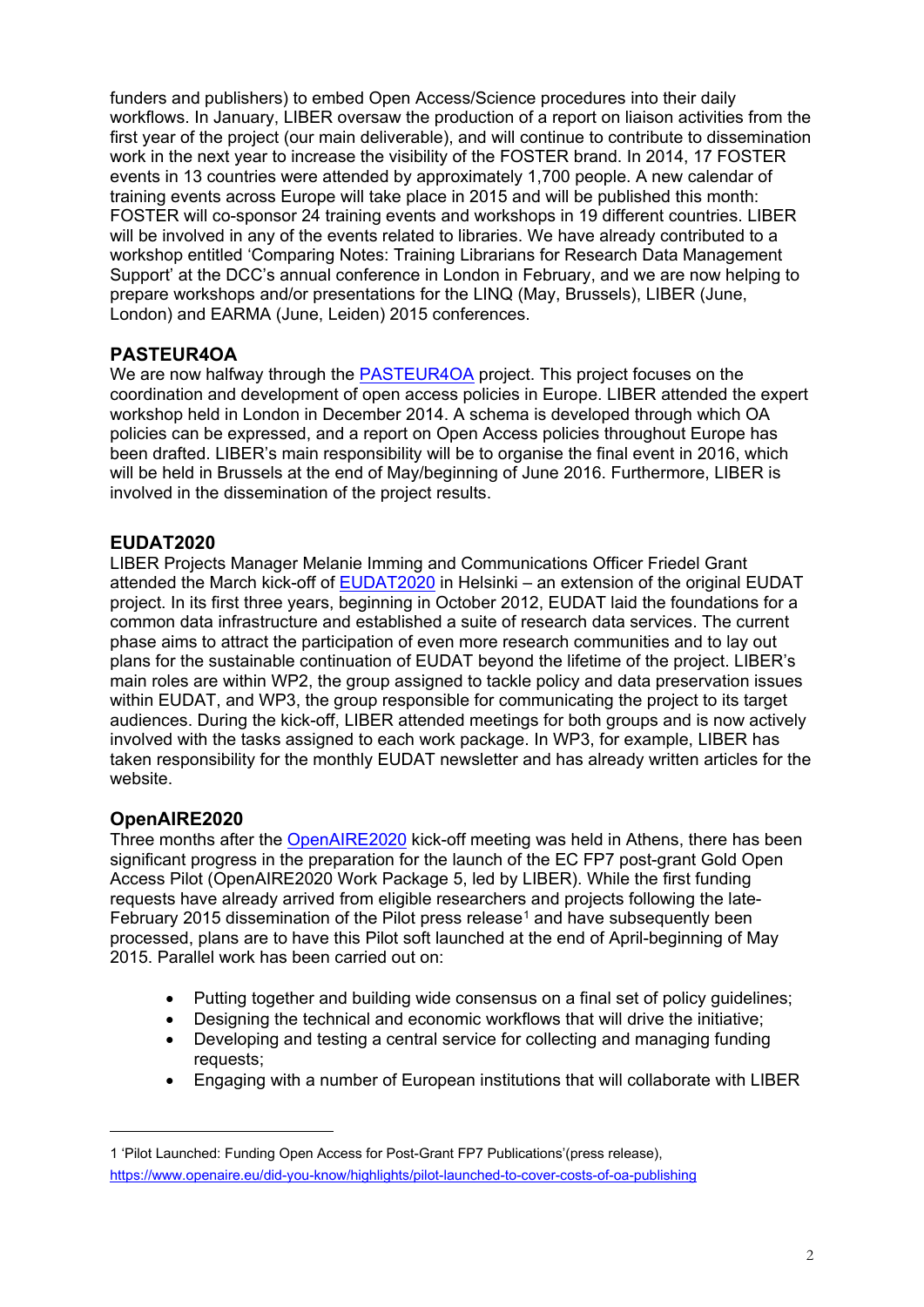in the Pilot kick-off stage<sup>2</sup>:

• Delivering early information on the initiative to the dozens of people who asked for more details after the press release was published.

The final bits and pieces of information are now being assembled in collaboration with the project partners in Athens, London, Utrecht and Göttingen to ensure that the imminent launch of the initiative will be a success.

# **Future Projects**

## **LEARN**

The goal of this project is to develop the LERU Roadmap for Research Data in order to build a coordinated e-infrastructure across Europe and beyond. LEARN will deliver a model research Research Data Management (RDM) policy, a Toolkit to support implementation, and an Executive Briefing in five core languages so as to ensure wide outreach.

LIBER will lead the Dissemination Work Package, and is involved in all the work packages. As co-author of the Roadmap, LIBER will continue to contribute to policy development work and engagement to promote the relevance of the Roadmap to the work of research libraries.

# **OpenMineTeD**

OpenMineTeD aspires to enable the creation of an infrastructure that fosters and facilitates the use of text mining technologies in the scientific publications world building on existing text mining tools and platforms.

LIBER's role in this project will be to collaborate in the scholarly communication use cases from requirements to implementation. LIBER will also participate in the legal aspects of the interoperability framework specifications working groups and in the support & training activities, providing links to FOSTER and GARRI. LIBER, acting as the major liaison to publishers, will lead the Community Engagement activities Work Package.

LIBER will lead a task on policy and planning for data access, contribute to the investigation of environments and requirements from the library domain and to the projects communications activities.

## **AARC**

The goal of AARC is to address technical and functional gaps that prevent the interoperability of existing R&E Authentication and Authorisation Infrastructures (AAI). AARC objectives are to deliver the design of an integrated cross-discipline AAI framework, built on federated access production services (eduGAIN) and to increase the uptake of federated access within different research communities.

LIBER's role in this project will be to gather contributions to a gap analysis and to promote federated identity management to the library community. LIBER will also run workshops to increase awareness and develop skills in the use of federated identity management.

## **FUTURE TDM**

The present use of Text and Data Mining in Europe is significantly lower than in the US and Asia, most probably due to limitations imposed by the European legal framework. The FutureTDM project identifies and reduces the barriers that inhibit the uptake of TDM. It adopts a bottom-up approach by initiating dialogue between all relevant stakeholders, engaging them via knowledge cafés, workshops and representation on the advisory board to help identify

<span id="page-2-0"></span><sup>2 &</sup>quot;First Workshop on Post-Grant Gold OA Pilot", [https://www.openaire.eu/did-you-know/highlights/first-workshop](https://www.openaire.eu/did-you-know/highlights/first-workshop-on-post-grant-gold-oa-pilot)[on-post-grant-gold-oa-pilot](https://www.openaire.eu/did-you-know/highlights/first-workshop-on-post-grant-gold-oa-pilot)